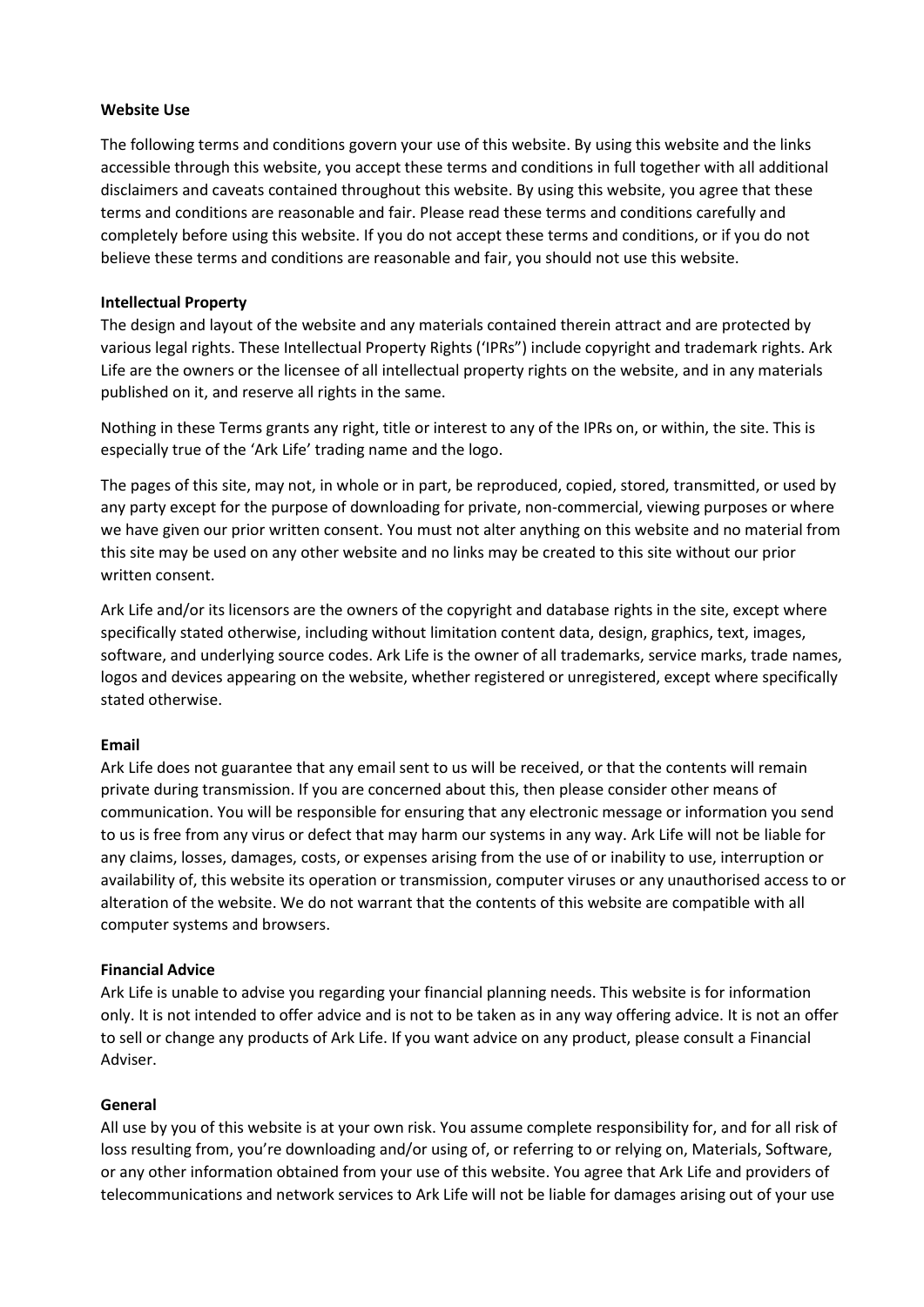or your inability to use this website, and you hereby waive any and all claims with respect thereto, and whether based on contract, tort or other grounds.

This website is available to all users "as is" without any representations or warranties of any kind, either express or implied. Ark Life makes no representations, warranties, or undertakings that this website, or the server that makes it available, will be free from defects, including, but not limited to viruses or other harmful elements. Ark Life accepts no liability for any infection by computer virus, bug, tampering, unauthorised access, intervention, alteration or use, fraud, theft, technical failure, error, omission, interruption, deletion, defect, delay, or any event or occurrence beyond the control of Ark Life , which corrupts or affects the administration, security, fairness and integrity or proper conduct of any aspect of this website. There are certain inherent risks in using the Internet and the World Wide Web. Ark Life makes no representations, warranties, or undertakings about:

- Any of the Materials or Software on this website (including without limitation, their accuracy, their completeness or their merchantability, quality, or fitness for any particular purpose; or
- Any content of or information on any other website referred to or accessed by hypertext link through this website or from which this website is referred to or accessed by hypertext link ("third party site"). Ark Life does not endorse or approve the content of any third-party site, nor will Ark Life have any liability in connection with any third-party site (including but not limited to liability arising out of any allegation that the content of or information on any third-party site infringes any law or the rights of any person or entity). No judgement or warranty is made with respect to the accuracy, timeliness, or suitability of the content of any third-party site, and any and all liability which might arise out of, or in connection with, your use or reliance on the content of or information on, or the performance of, any third-party site is excluded. Ark Life reserve the right to change the content, presentation, performance, user facilities and availability of any part of this website at its sole discretion, including these terms and conditions of use, and you should check these terms and conditions of use regularly for any changes.

### **Law**

The terms of, and use of, this website shall be governed by the laws of Ireland.

# **Data Protection**

If you are a policyholder of Ark Life Assurance Company - the data controller for any personal information you give us is Ark Life Assurance Company.

More information on the treatment of your personal information is available on the privacy page of this website. This website does provide you with a link in order to email us. If you contact us by email, we may store your name and address to facilitate communication.

We will not use this information for any further direct marketing purposes. We do not use cookies on our website for direct marketing purposes. Our website does not include links to third party web service providers, and we will not pass any personal data to third parties unless necessary to fulfil your contract, required by law, required for legitimate interest or with your consent.

We have implemented security policies, rules, and technical measures to protect the personal data that we have under our control from:

- unauthorised access
- improper use or disclosure
- unauthorised modification
- unlawful destruction or accidental loss.